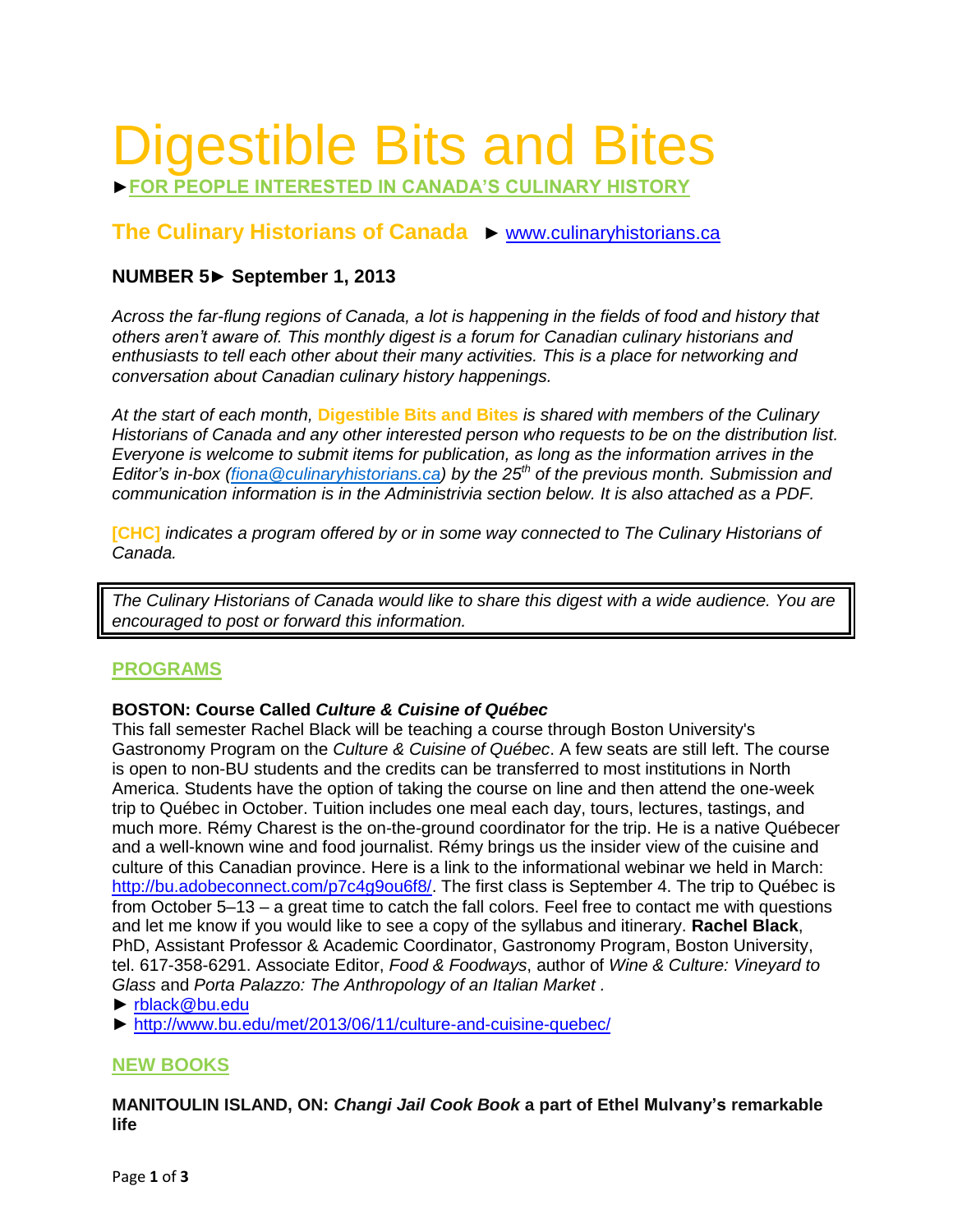The Central Manitoulin Historical Society is showcasing the remarkable story of Islander Ethel Mulvany (1904–1992, at the Mindemoya Welcome Centre. She was living in Singapore with her husband Captain Denis Mulvany when that city fell to the Japanese during World War Two and spent the rest of the war in the Changi jail, which had been turned into a prisoner of war (POW) camp. While enduring horrific conditions at the jail, Ms. Mulvany came up with the idea of compiling a cookbook as a means of getting the salivary glands of the prisoners working to prevent deaths by starvation. "It would relieve our hunger," Ms. Mulvany wrote in a foreword to the cookbook, "to compile a recipe book. It seemed to help when we were most hungry. I made this collection when I weighed 85 pounds." Called the *Changi Jail Cook Book*, the volume contains many delicious recipes from the prisoners. It has been reproduced and is available for sale from the Historical Society.

► [http://www.manitoulin.ca/2013/08/07/historical-society-reprints-japanese-prisoner-of-war](http://www.manitoulin.ca/2013/08/07/historical-society-reprints-japanese-prisoner-of-war-cookbook/)[cookbook/](http://www.manitoulin.ca/2013/08/07/historical-society-reprints-japanese-prisoner-of-war-cookbook/)

► [http://www.centralmanitoulin.ca/tourism-manitoulin/pioneer-museum-manitoulin/central](http://www.centralmanitoulin.ca/tourism-manitoulin/pioneer-museum-manitoulin/central-manitoulin-historical-society)[manitoulin-historical-society](http://www.centralmanitoulin.ca/tourism-manitoulin/pioneer-museum-manitoulin/central-manitoulin-historical-society)

# **BLOGS AND WEBSITES**

## **TORONTO: Recipe Roots, Harbourfront**

Recipe Roots is a new initiative at Harbourfront Centre in partnership with FoodShare that celebrates the histories and recipes that make up Canada's culinary landscape. All summer long and culminating at Hot & Spicy Food Festival (August 31, September 1 and 2), Recipe Roots explores Harbourfront Centre's curatorial theme of Terrain and encourages the passing down of recipes from generation to generation.

► <http://www.harbourfrontcentre.com/blog/2013/07/whats-your-recipe/>

## **AWARDS AND CONTESTS**

#### **Taste Canada ―The Food Writing Awards 2013 – Announcement of Short Lists**

Taste Canada―The Food Writing Awards drew 64 submissions this year, a brilliant snapshot of the vibrancy and diversity of Canadian culinary publishing. The winners will be announced, together with the names of the jurors, at the Award Ceremony and Gala Reception on Monday, November 4, at the Arcadian Court in Toronto. Taste Canada―The Food Writing Awards is an evolution of the former Canadian Culinary Book Awards. These newly branded Awards will annually continue to recognize and celebrate superior writing and publishing throughout Canada's culinary world, both English and French, while acknowledging and respecting the authority and history of the original Awards. The delivery of the awards and its associated culinary student cooking competition are made possible through the generous industry support, participation, and sponsorship.

► [www.tastecanada.org](http://www.tastecanada.org/)

## **CALLS FOR PAPERS**

#### **FOOD AND WORK – Special issue of** *Labor: Studies in Working-Class History of the Americas*

Food Studies has become an important field for research, as well as for activist-oriented students and faculty. A spate of new literature looks at foodways and identity, agricultural policy and the industrialization of the food system, commodity chains and globalization. What is missing from this new work is a historical look at food and agriculture as sites of work. The classic labor histories of meat-packing, restaurant work, or food boycotts, for example, have yet